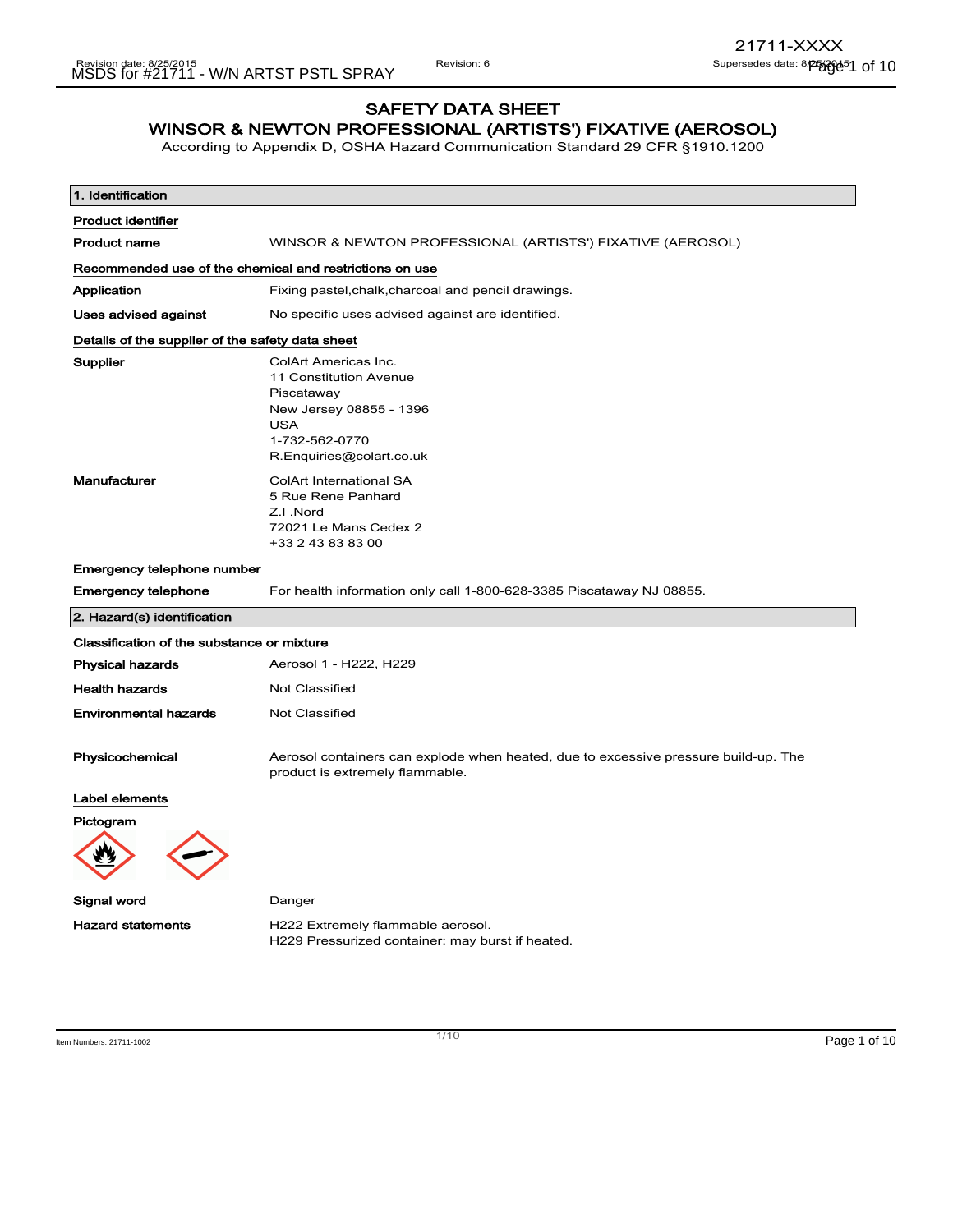| <b>Precautionary statements</b>                                                                                                            | P210 Keep away from heat, sparks, open flames and hot surfaces. No smoking.<br>P211 Do not spray on an open flame or other ignition source.<br>P251 Do not pierce or burn, even after use.<br>P410+P412 Protect from sunlight. Do not expose to temperatures exceeding 50°C/122°F. |
|--------------------------------------------------------------------------------------------------------------------------------------------|------------------------------------------------------------------------------------------------------------------------------------------------------------------------------------------------------------------------------------------------------------------------------------|
| <b>Other hazards</b>                                                                                                                       |                                                                                                                                                                                                                                                                                    |
|                                                                                                                                            | This product does not contain any substances classified as PBT or vPvB.                                                                                                                                                                                                            |
| 3. Composition/information on ingredients                                                                                                  |                                                                                                                                                                                                                                                                                    |
| <b>Mixtures</b>                                                                                                                            |                                                                                                                                                                                                                                                                                    |
| <b>Denatured Ethanol</b>                                                                                                                   | 30-60%                                                                                                                                                                                                                                                                             |
| CAS number: 64-17-5                                                                                                                        |                                                                                                                                                                                                                                                                                    |
| Classification<br>Flam. Liq. 2 - H225<br>Eye Irrit. 2 - H319                                                                               |                                                                                                                                                                                                                                                                                    |
| <b>ACETONE</b>                                                                                                                             | 5-10%                                                                                                                                                                                                                                                                              |
| CAS number: 67-64-1                                                                                                                        | REACH registration number: 01-<br>2119471330-49-xxxx                                                                                                                                                                                                                               |
| Classification<br>Flam. Liq. 2 - H225<br>Eye Irrit. 2 - H319<br><b>STOT SE 3 - H336</b>                                                    |                                                                                                                                                                                                                                                                                    |
| 2-METHYLPENTANE<br>CAS number: 107-83-5                                                                                                    | $1 - 5%$                                                                                                                                                                                                                                                                           |
| Classification<br>Flam. Liq. 2 - H225<br>Skin Irrit. 2 - H315<br>Asp. Tox. 1 - H304<br><b>STOT SE 3 - H336</b><br>Aquatic Chronic 2 - H411 |                                                                                                                                                                                                                                                                                    |
| <b>METHANOL</b>                                                                                                                            | 1%                                                                                                                                                                                                                                                                                 |
| CAS number: 67-56-1                                                                                                                        | REACH registration number: 01-<br>2119433307-44-xxxx                                                                                                                                                                                                                               |
| Classification<br>Flam. Liq. 2 - H225<br>Acute Tox. 3 - H301<br>Acute Tox. 3 - H311<br>Acute Tox. 3 - H331                                 |                                                                                                                                                                                                                                                                                    |
| 4. First-aid measures                                                                                                                      | The Full Text for all Hazard Statements are Displayed in Section 16.                                                                                                                                                                                                               |

## Description of first aid measures

Item Numbers: 21711-1002 Page 2 of 10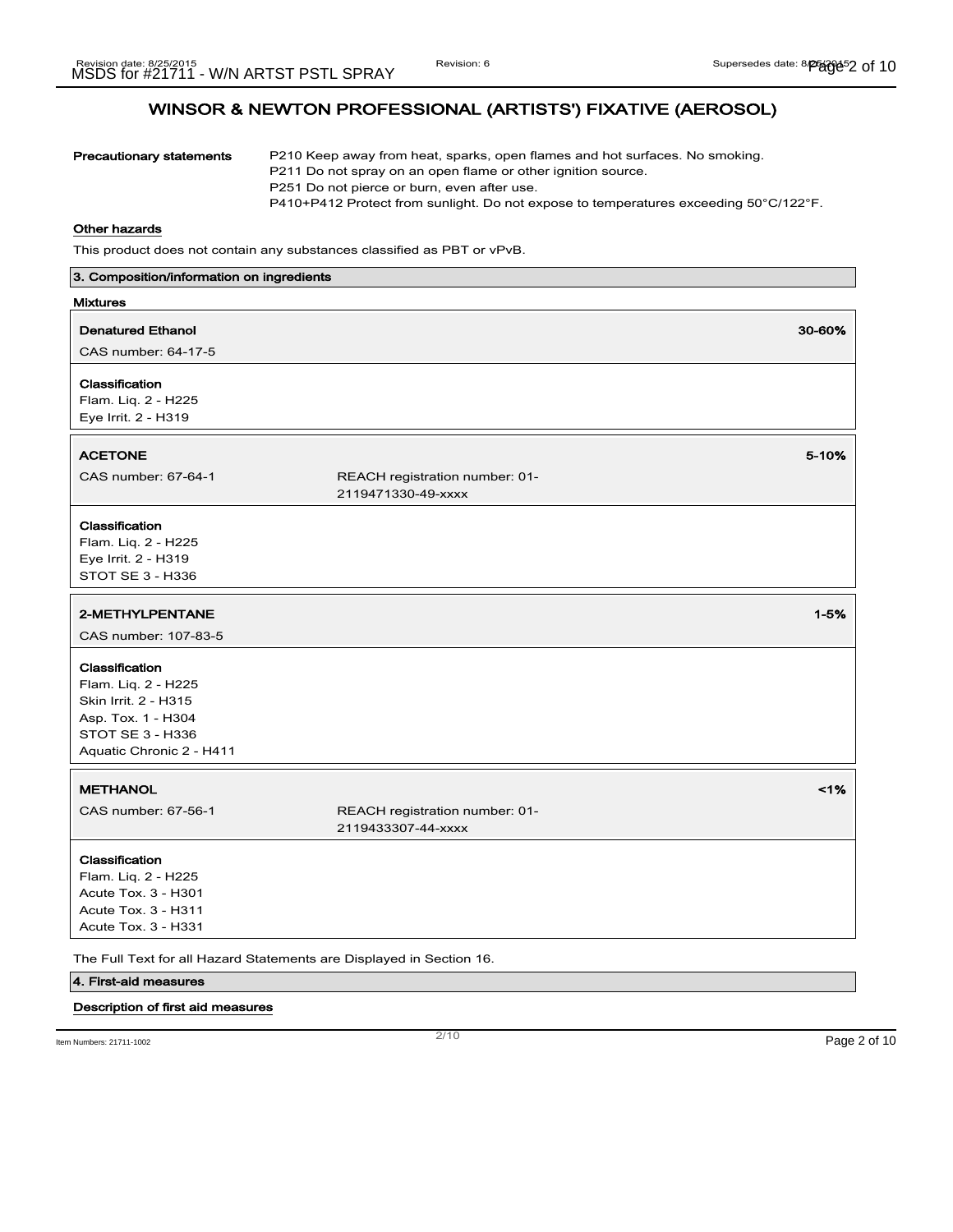| General information                                                    | If in doubt, get medical attention promptly. Show this Safety Data Sheet to the medical<br>personnel.                                                                                                                                                                                                                                                                                                                                                                                                                                  |  |
|------------------------------------------------------------------------|----------------------------------------------------------------------------------------------------------------------------------------------------------------------------------------------------------------------------------------------------------------------------------------------------------------------------------------------------------------------------------------------------------------------------------------------------------------------------------------------------------------------------------------|--|
| Inhalation                                                             | Move affected person to fresh air and keep warm and at rest in a position comfortable for<br>breathing. Loosen tight clothing such as collar, tie or belt. Get medical attention if symptoms<br>are severe or persist.                                                                                                                                                                                                                                                                                                                 |  |
| Ingestion                                                              | Rinse mouth thoroughly with water. Get medical advice/attention if you feel unwell. Do not<br>induce vomiting unless under the direction of medical personnel.                                                                                                                                                                                                                                                                                                                                                                         |  |
| <b>Skin Contact</b>                                                    | Rinse with water.                                                                                                                                                                                                                                                                                                                                                                                                                                                                                                                      |  |
| Eye contact                                                            | Rinse with water. Get medical attention if any discomfort continues.                                                                                                                                                                                                                                                                                                                                                                                                                                                                   |  |
| <b>Protection of first aiders</b>                                      | First aid personnel should wear appropriate protective equipment during any rescue.                                                                                                                                                                                                                                                                                                                                                                                                                                                    |  |
| Most important symptoms and effects, both acute and delayed            |                                                                                                                                                                                                                                                                                                                                                                                                                                                                                                                                        |  |
| General information                                                    | The severity of the symptoms described will vary dependent on the concentration and the<br>length of exposure.                                                                                                                                                                                                                                                                                                                                                                                                                         |  |
| Inhalation                                                             | Spray/mists may cause respiratory tract irritation.                                                                                                                                                                                                                                                                                                                                                                                                                                                                                    |  |
| Ingestion                                                              | Due to the physical nature of this product, it is unlikely that ingestion will occur.                                                                                                                                                                                                                                                                                                                                                                                                                                                  |  |
| Skin contact                                                           | Repeated exposure may cause skin dryness or cracking.                                                                                                                                                                                                                                                                                                                                                                                                                                                                                  |  |
| Eye contact                                                            | May be slightly irritating to eyes. May cause discomfort.                                                                                                                                                                                                                                                                                                                                                                                                                                                                              |  |
| Indication of immediate medical attention and special treatment needed |                                                                                                                                                                                                                                                                                                                                                                                                                                                                                                                                        |  |
| Notes for the doctor                                                   | Treat symptomatically.                                                                                                                                                                                                                                                                                                                                                                                                                                                                                                                 |  |
|                                                                        |                                                                                                                                                                                                                                                                                                                                                                                                                                                                                                                                        |  |
| 5. Fire-fighting measures                                              |                                                                                                                                                                                                                                                                                                                                                                                                                                                                                                                                        |  |
| <b>Extinguishing media</b>                                             |                                                                                                                                                                                                                                                                                                                                                                                                                                                                                                                                        |  |
| Suitable extinguishing media                                           | The product is not flammable. Extinguish with alcohol-resistant foam, carbon dioxide, dry<br>powder or water fog. Use fire-extinguishing media suitable for the surrounding fire.                                                                                                                                                                                                                                                                                                                                                      |  |
| Unsuitable extinguishing<br>media                                      | Do not use water jet as an extinguisher, as this will spread the fire.                                                                                                                                                                                                                                                                                                                                                                                                                                                                 |  |
| Special hazards arising from the substance or mixture                  |                                                                                                                                                                                                                                                                                                                                                                                                                                                                                                                                        |  |
| Specific hazards                                                       | Containers can burst violently or explode when heated, due to excessive pressure build-up. If<br>aerosol cans are ruptured, care should be taken due to the rapid escape of the pressurized<br>contents and propellant.                                                                                                                                                                                                                                                                                                                |  |
| <b>Hazardous combustion</b><br>products                                | Thermal decomposition or combustion products may include the following substances:<br>Harmful gases or vapors.                                                                                                                                                                                                                                                                                                                                                                                                                         |  |
| Advice for firefighters                                                |                                                                                                                                                                                                                                                                                                                                                                                                                                                                                                                                        |  |
| Protective actions during<br>firefighting                              | Avoid breathing fire gases or vapors. Evacuate area. Cool containers exposed to heat with<br>water spray and remove them from the fire area if it can be done without risk. Cool containers<br>exposed to flames with water until well after the fire is out. If a leak or spill has not ignited, use<br>water spray to disperse vapors and protect men stopping the leak. Control run-off water by<br>containing and keeping it out of sewers and watercourses. If risk of water pollution occurs,<br>notify appropriate authorities. |  |

Item Numbers: 21711-1002 Page 3 of 10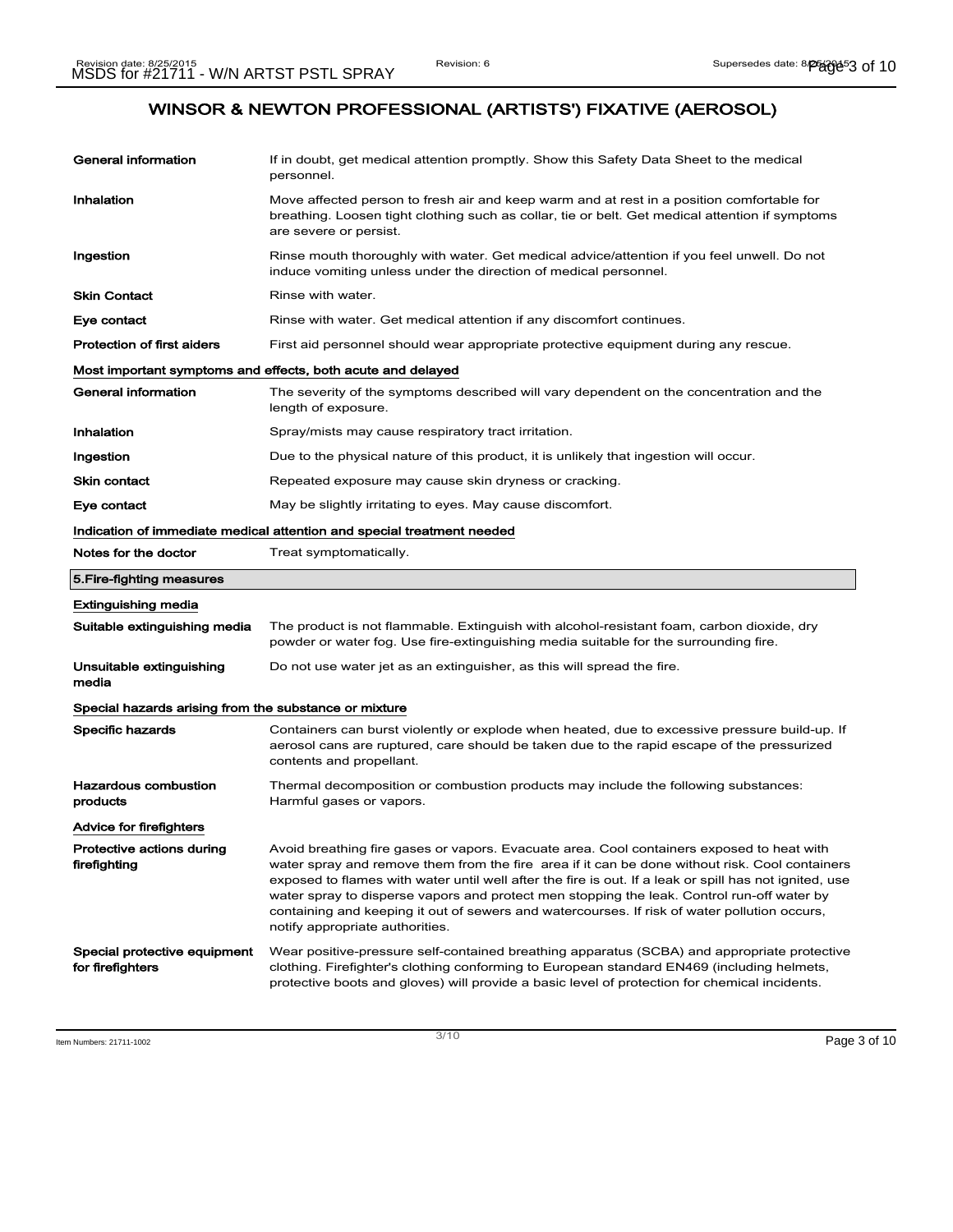| 6. Accidental release measures                                      |                                                                                                                                                                                                                                                                                                                                                                                                                                                                                                                                                                                                                              |
|---------------------------------------------------------------------|------------------------------------------------------------------------------------------------------------------------------------------------------------------------------------------------------------------------------------------------------------------------------------------------------------------------------------------------------------------------------------------------------------------------------------------------------------------------------------------------------------------------------------------------------------------------------------------------------------------------------|
| Personal precautions, protective equipment and emergency procedures |                                                                                                                                                                                                                                                                                                                                                                                                                                                                                                                                                                                                                              |
| <b>Personal precautions</b>                                         | Wear protective clothing as described in Section 8 of this safety data sheet. No action shall be<br>taken without appropriate training or involving any personal risk.                                                                                                                                                                                                                                                                                                                                                                                                                                                       |
| <b>Environmental precautions</b>                                    |                                                                                                                                                                                                                                                                                                                                                                                                                                                                                                                                                                                                                              |
| <b>Environmental precautions</b>                                    | Avoid discharge to the aquatic environment.                                                                                                                                                                                                                                                                                                                                                                                                                                                                                                                                                                                  |
| Methods and material for containment and cleaning up                |                                                                                                                                                                                                                                                                                                                                                                                                                                                                                                                                                                                                                              |
| Methods for cleaning up                                             | Wear protective clothing as described in Section 8 of this safety data sheet. Clear up spills<br>immediately and dispose of waste safely. Flush contaminated area with plenty of water. Wash<br>thoroughly after dealing with a spillage. For waste disposal, see Section 13.                                                                                                                                                                                                                                                                                                                                                |
| Reference to other sections                                         | For personal protection, see Section 8. See Section 11 for additional information on health<br>hazards. See Section 12 for additional information on ecological hazards. For waste disposal,<br>see Section 13.                                                                                                                                                                                                                                                                                                                                                                                                              |
| 7. Handling and storage                                             |                                                                                                                                                                                                                                                                                                                                                                                                                                                                                                                                                                                                                              |
| Precautions for safe handling                                       |                                                                                                                                                                                                                                                                                                                                                                                                                                                                                                                                                                                                                              |
| <b>Usage precautions</b>                                            | Read and follow manufacturer's recommendations. Wear protective clothing as described in<br>Section 8 of this safety data sheet. Keep away from food, drink and animal feeding stuffs.<br>Avoid exposing aerosol containers to high temperatures or direct sunlight. Avoid discharge to<br>the aquatic environment. Do not spray on an open flame or other ignition source. Pressurized<br>container: Do not pierce or burn, even after use. Spray will evaporate and cool rapidly and<br>may cause frostbite or cold burns if in contact with skin. Avoid contact with eyes. Avoid<br>inhalation of vapors and spray/mists. |
| Advice on general<br>occupational hygiene                           | Wash promptly if skin becomes contaminated. Take off contaminated clothing and wash<br>before reuse. Wash contaminated clothing before reuse.                                                                                                                                                                                                                                                                                                                                                                                                                                                                                |
| Conditions for safe storage, including any incompatibilities        |                                                                                                                                                                                                                                                                                                                                                                                                                                                                                                                                                                                                                              |
| Storage precautions                                                 | Keep out of the reach of children. Keep away from food, drink and animal feeding stuffs. Keep<br>only in the original container. Keep container tightly closed, in a cool, well ventilated place.<br>Keep containers upright. Protect containers from damage. Protect from sunlight. Do not store<br>near heat sources or expose to high temperatures. Do not expose to temperatures exceeding<br>50°C/122°F.                                                                                                                                                                                                                |
| Storage class                                                       | Chemical storage.                                                                                                                                                                                                                                                                                                                                                                                                                                                                                                                                                                                                            |
| Specific end uses(s)                                                |                                                                                                                                                                                                                                                                                                                                                                                                                                                                                                                                                                                                                              |
| Specific end use(s)                                                 | The identified uses for this product are detailed in Section 1.2.                                                                                                                                                                                                                                                                                                                                                                                                                                                                                                                                                            |
| 8. Exposure Controls/personal protection                            |                                                                                                                                                                                                                                                                                                                                                                                                                                                                                                                                                                                                                              |
| Ingredient comments                                                 | OES = Occupational Exposure Standard.                                                                                                                                                                                                                                                                                                                                                                                                                                                                                                                                                                                        |
| <b>Exposure controls</b>                                            |                                                                                                                                                                                                                                                                                                                                                                                                                                                                                                                                                                                                                              |
| Protective equipment                                                |                                                                                                                                                                                                                                                                                                                                                                                                                                                                                                                                                                                                                              |
| Appropriate engineering<br>controls                                 | Provide adequate ventilation.                                                                                                                                                                                                                                                                                                                                                                                                                                                                                                                                                                                                |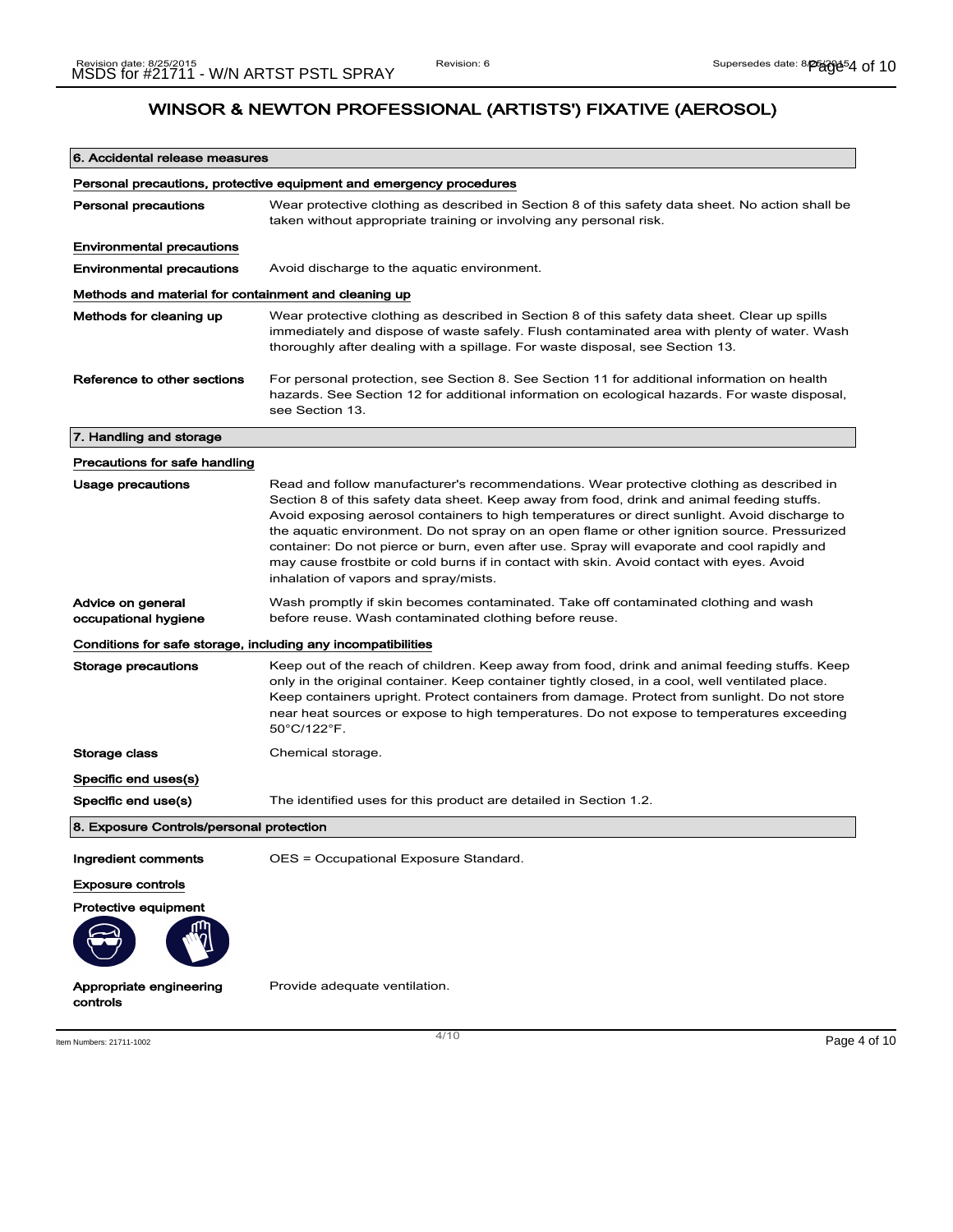| Eye/face protection                       | Avoid contact with eyes. Large Spillages: Eyewear complying with an approved standard<br>should be worn if a risk assessment indicates eye contact is possible. |
|-------------------------------------------|-----------------------------------------------------------------------------------------------------------------------------------------------------------------|
| <b>Hand protection</b>                    | No specific hand protection recommended.                                                                                                                        |
| Other skin and body<br>protection         | Wear appropriate clothing to prevent any possibility of liquid contact and repeated or<br>prolonged vapor contact.                                              |
| <b>Hygiene measures</b>                   | Wash hands thoroughly after handling. Do not eat, drink or smoke when using this product.<br>Wash contaminated clothing before reuse.                           |
| <b>Respiratory protection</b>             | No specific recommendations. Provide adequate ventilation. Large Spillages: If ventilation is<br>inadequate, suitable respiratory protection must be worn.      |
| <b>Environmental exposure</b><br>controls | Keep container tightly sealed when not in use. Avoid release to the environment.                                                                                |
| 9. Physical and Chemical Properties       |                                                                                                                                                                 |

| Information on basic physical and chemical properties |                                                                                                                                                                        |
|-------------------------------------------------------|------------------------------------------------------------------------------------------------------------------------------------------------------------------------|
| Appearance                                            | Aerosol.                                                                                                                                                               |
| Odor                                                  | Solvent.                                                                                                                                                               |
| <b>Flash point</b>                                    | $<$ 40. $°C$                                                                                                                                                           |
| Upper/lower flammability or<br>explosive limits       | : 1.8                                                                                                                                                                  |
| <b>Auto-ignition temperature</b>                      | $400 - 580^{\circ}$ C                                                                                                                                                  |
| Comments                                              | Information given is applicable to the major ingredient.                                                                                                               |
| Other information                                     | Not available.                                                                                                                                                         |
| 10. Stability and reactivity                          |                                                                                                                                                                        |
| Reactivity                                            | There are no known reactivity hazards associated with this product.                                                                                                    |
| <b>Stability</b>                                      | Stable at normal ambient temperatures and when used as recommended. Stable under the<br>prescribed storage conditions.                                                 |
| Possibility of hazardous<br>reactions                 | No potentially hazardous reactions known.                                                                                                                              |
| <b>Conditions to avoid</b>                            | Avoid exposing aerosol containers to high temperatures or direct sunlight. Pressurised<br>container: may burst if heated                                               |
| Materials to avoid                                    | No specific material or group of materials is likely to react with the product to produce a<br>hazardous situation.                                                    |
| Hazardous decomposition<br>products                   | Does not decompose when used and stored as recommended. Thermal decomposition or<br>combustion products may include the following substances: Harmful gases or vapors. |
| 11. Toxicological information                         |                                                                                                                                                                        |
| Information on toxicological effects                  |                                                                                                                                                                        |
| Acute toxicity - oral                                 |                                                                                                                                                                        |
| Notes (oral LD <sub>50</sub> )                        | Based on available data the classification criteria are not met.                                                                                                       |

Item Numbers: 21711-1002 Page 5 of 10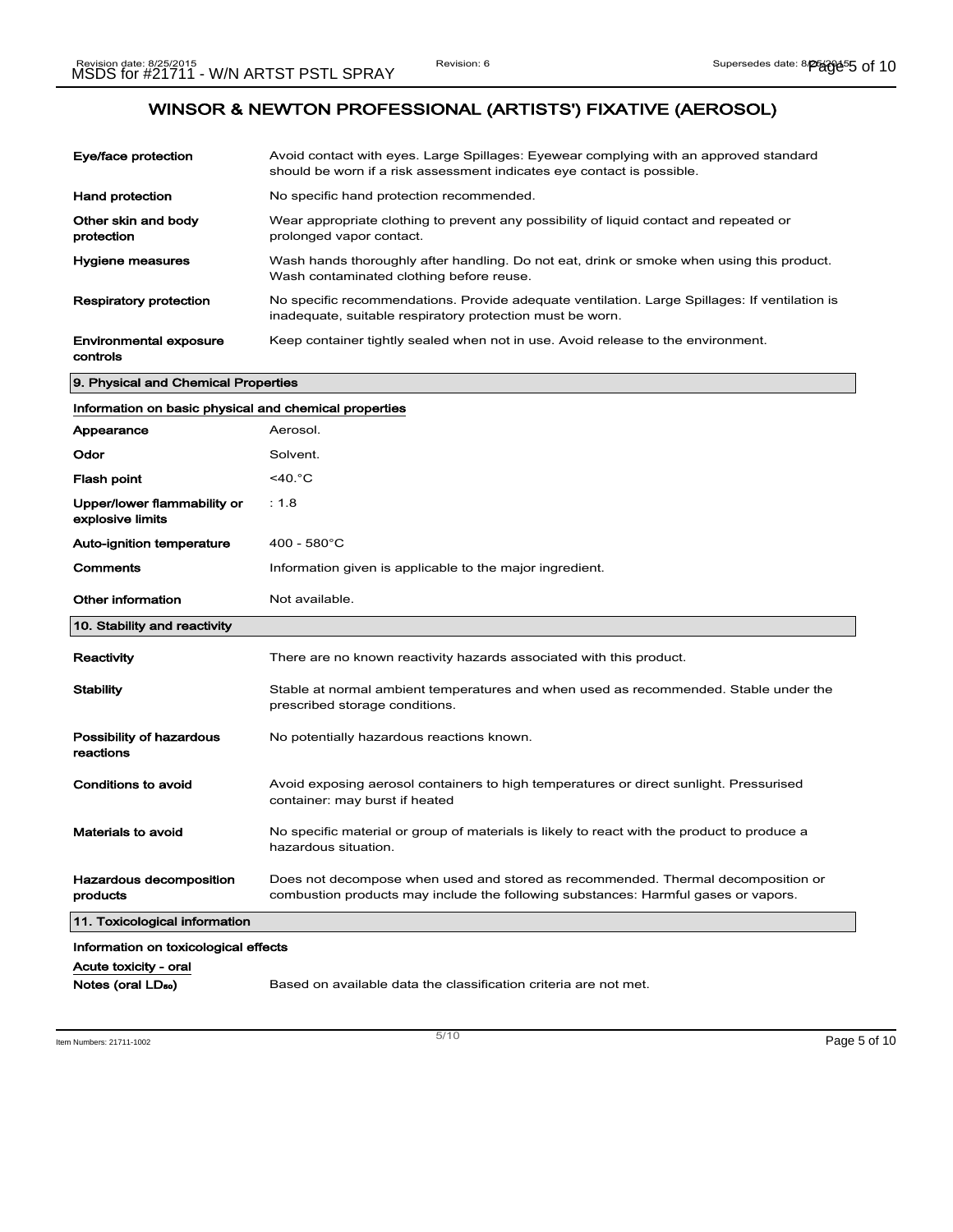| ATE oral (mg/kg)                                                           | 14,842.47                                                                                                      |
|----------------------------------------------------------------------------|----------------------------------------------------------------------------------------------------------------|
| Acute toxicity - dermal<br>Notes (dermal LD <sub>so</sub> )                | Based on available data the classification criteria are not met.                                               |
| ATE dermal (mg/kg)                                                         | 44,527.42                                                                                                      |
| <b>Acute toxicity - inhalation</b><br>Notes (inhalation LC <sub>50</sub> ) | Based on available data the classification criteria are not met.                                               |
| ATE inhalation (vapours mg/l)                                              | 445.27                                                                                                         |
| Skin corrosion/irritation<br>Animal data                                   | Based on available data the classification criteria are not met.                                               |
| Serious eye damage/irritation<br>Serious eye damage/irritation             | Based on available data the classification criteria are not met.                                               |
| Respiratory sensitisation<br>Respiratory sensitisation                     | Based on available data the classification criteria are not met.                                               |
| <b>Skin sensitisation</b><br><b>Skin sensitisation</b>                     | Based on available data the classification criteria are not met.                                               |
| Germ cell mutagenicity<br>Genotoxicity - in vitro                          | Based on available data the classification criteria are not met.                                               |
| Carcinogenicity<br>Carcinogenicity                                         | Based on available data the classification criteria are not met.                                               |
| <b>IARC carcinogenicity</b>                                                | None of the ingredients are listed or exempt.                                                                  |
| Reproductive toxicity<br>Reproductive toxicity - fertility                 | Based on available data the classification criteria are not met.                                               |
| Reproductive toxicity -<br>development                                     | Based on available data the classification criteria are not met.                                               |
| Specific target organ toxicity - single exposure                           |                                                                                                                |
| STOT - single exposure                                                     | Not classified as a specific target organ toxicant after a single exposure.                                    |
| Specific target organ toxicity - repeated exposure                         |                                                                                                                |
| STOT - repeated exposure                                                   | Not classified as a specific target organ toxicant after repeated exposure.                                    |
| Aspiration hazard<br>Aspiration hazard                                     | Based on available data the classification criteria are not met.                                               |
| General information                                                        | The severity of the symptoms described will vary dependent on the concentration and the<br>length of exposure. |
| Inhalation                                                                 | Spray/mists may cause respiratory tract irritation.                                                            |
| Ingestion                                                                  | Due to the physical nature of this product, it is unlikely that ingestion will occur.                          |
| <b>Skin Contact</b>                                                        | Repeated exposure may cause skin dryness or cracking.                                                          |
| Eye contact                                                                | May be slightly irritating to eyes. May cause discomfort.                                                      |
| Route of entry                                                             | Ingestion Inhalation Skin and/or eye contact                                                                   |
| <b>Target Organs</b>                                                       | No specific target organs known.                                                                               |

Item Numbers: 21711-1002 Page 6 of 10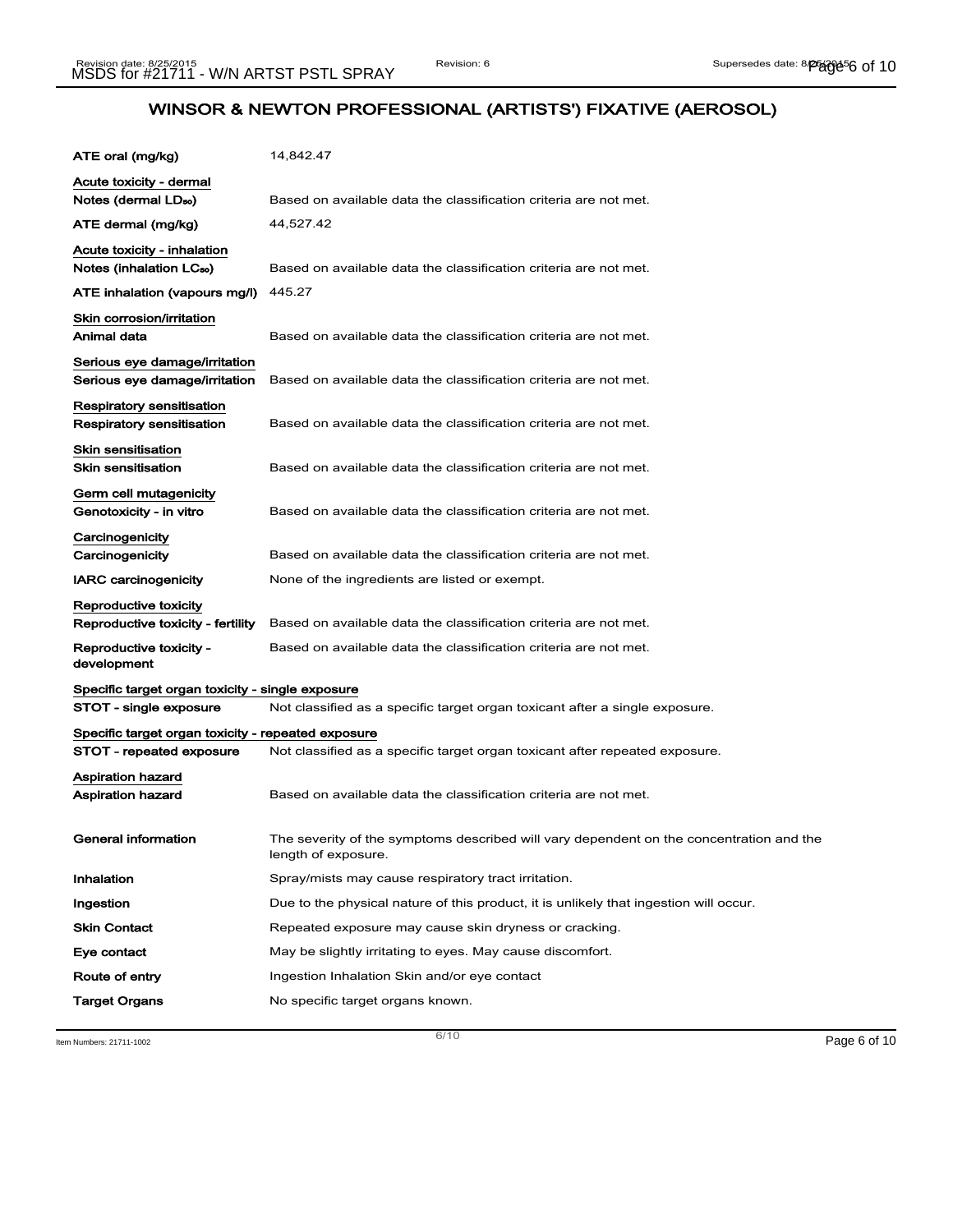| <b>Medical Symptoms</b>                   | Symptoms following overexposure may include the following: Headache. Dizziness. Stupor.                                                                                                                                                                                                                                                                                                                                                                                                                                   |
|-------------------------------------------|---------------------------------------------------------------------------------------------------------------------------------------------------------------------------------------------------------------------------------------------------------------------------------------------------------------------------------------------------------------------------------------------------------------------------------------------------------------------------------------------------------------------------|
| 12. Ecological Information                |                                                                                                                                                                                                                                                                                                                                                                                                                                                                                                                           |
| Ecotoxicity                               | Not regarded as dangerous for the environment. However, large or frequent spills may have<br>hazardous effects on the environment.                                                                                                                                                                                                                                                                                                                                                                                        |
| Toxicity                                  |                                                                                                                                                                                                                                                                                                                                                                                                                                                                                                                           |
| <b>Toxicity</b>                           | Based on available data the classification criteria are not met.                                                                                                                                                                                                                                                                                                                                                                                                                                                          |
| Acute toxicity - fish                     | Not determined.                                                                                                                                                                                                                                                                                                                                                                                                                                                                                                           |
| Acute toxicity - aquatic<br>invertebrates | Not determined.                                                                                                                                                                                                                                                                                                                                                                                                                                                                                                           |
| Acute toxicity - aquatic plants           | Not determined.                                                                                                                                                                                                                                                                                                                                                                                                                                                                                                           |
| Acute toxicity -<br>microorganisms        | Not determined.                                                                                                                                                                                                                                                                                                                                                                                                                                                                                                           |
| Persistance and degradability             |                                                                                                                                                                                                                                                                                                                                                                                                                                                                                                                           |
| Persistence and degradability             | The degradability of the product is not known.                                                                                                                                                                                                                                                                                                                                                                                                                                                                            |
| Bioaccumulative potential                 |                                                                                                                                                                                                                                                                                                                                                                                                                                                                                                                           |
| <b>Bio-Accumulative Potential</b>         | No data available on bioaccumulation.                                                                                                                                                                                                                                                                                                                                                                                                                                                                                     |
| Mobility in soil                          |                                                                                                                                                                                                                                                                                                                                                                                                                                                                                                                           |
| <b>Mobility</b>                           | The product contains volatile organic compounds (VOCs) which will evaporate easily from all<br>surfaces.                                                                                                                                                                                                                                                                                                                                                                                                                  |
| Other adverse effects                     |                                                                                                                                                                                                                                                                                                                                                                                                                                                                                                                           |
| Other adverse effects                     | None known.                                                                                                                                                                                                                                                                                                                                                                                                                                                                                                               |
| 13. Disposal considerations               |                                                                                                                                                                                                                                                                                                                                                                                                                                                                                                                           |
| Waste treatment methods                   |                                                                                                                                                                                                                                                                                                                                                                                                                                                                                                                           |
| General information                       | The generation of waste should be minimized or avoided wherever possible. Reuse or recycle<br>products wherever possible. This material and its container must be disposed of in a safe<br>way. When handling waste, the safety precautions applying to handling of the product should<br>be considered. Care should be taken when handling emptied containers that have not been<br>thoroughly cleaned or rinsed out. Empty containers or liners may retain some product<br>residues and hence be potentially hazardous. |
| Disposal methods                          | Dispose of waste to licensed waste disposal site in accordance with the requirements of the<br>local Waste Disposal Authority.                                                                                                                                                                                                                                                                                                                                                                                            |
| <b>Waste class</b>                        | 14 06 03* - waste aerosol propellants, other solvents and solvent mixtures                                                                                                                                                                                                                                                                                                                                                                                                                                                |
| 14. Transport information                 |                                                                                                                                                                                                                                                                                                                                                                                                                                                                                                                           |
| General                                   | For limited quantity packaging/limited load information, consult the relevant modal<br>documentation using the data shown in this section.                                                                                                                                                                                                                                                                                                                                                                                |
| UN Number                                 |                                                                                                                                                                                                                                                                                                                                                                                                                                                                                                                           |
| UN No. (DOT)                              | 1950                                                                                                                                                                                                                                                                                                                                                                                                                                                                                                                      |
| UN No. (IMDG)                             | 1950                                                                                                                                                                                                                                                                                                                                                                                                                                                                                                                      |
| UN No. (ICAO)                             | 1950                                                                                                                                                                                                                                                                                                                                                                                                                                                                                                                      |

Item Numbers: 21711-1002 Page 7 of 10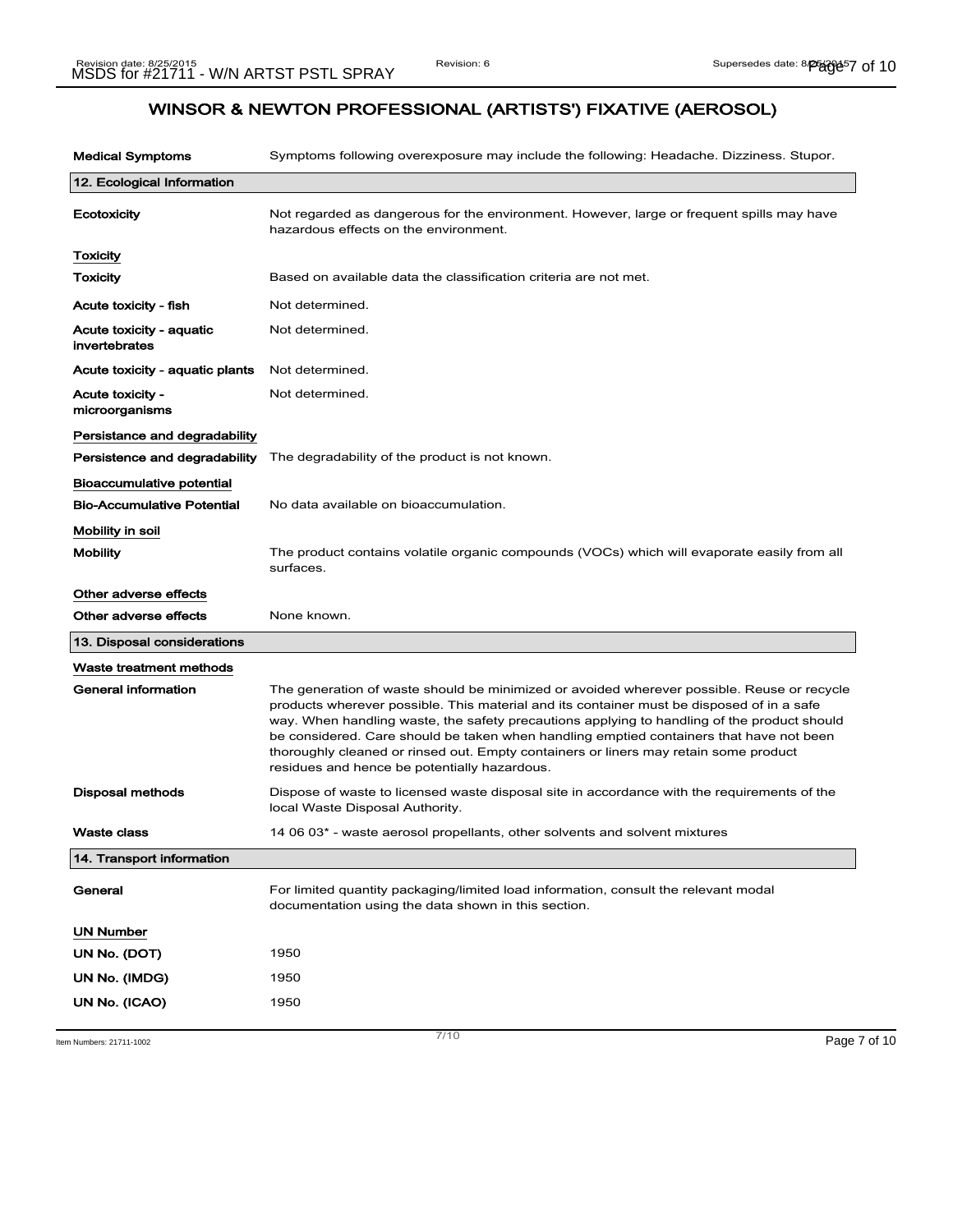UN proper shipping name

| Proper shipping name (DOT)                             | AEROSOLS, FLAMMABLE |
|--------------------------------------------------------|---------------------|
| Proper shipping name<br>(IMDG)                         | AEROSOLS, FLAMMABLE |
| <b>Proper shipping name (ICAO) AEROSOLS, FLAMMABLE</b> |                     |
| Transport hazard class(es)                             |                     |
| <b>IMDG Class</b>                                      | 2.1                 |
| ICAO class/division                                    | 21                  |
| <b>Transport labels</b>                                |                     |



# Packing group

Not applicable.

### Environmental hazards

Environmentally Hazardous Substance

#### No.

## Special precautions for user

Always transport in closed containers that are upright and secure. Ensure that persons transporting the product know what to do in the event of an accident or spillage.

| 15. Regulatory information |                                                                                                                                                                                                                                                                                                                                                                                                                                                                                                                                                                                                                                                                                                                               |
|----------------------------|-------------------------------------------------------------------------------------------------------------------------------------------------------------------------------------------------------------------------------------------------------------------------------------------------------------------------------------------------------------------------------------------------------------------------------------------------------------------------------------------------------------------------------------------------------------------------------------------------------------------------------------------------------------------------------------------------------------------------------|
| <b>Regulatory Status</b>   | This product has been evaluated by a toxicologist and labelled for acute and chronic health<br>hazards in accordance with the Labelling of Hazardous Art Materials Regulation and Federal<br>Regulation 16 CFR 1500.14 of the Federal Hazardous Substances Act. This product conforms<br>to ASTM D-4236 Standard Practice for Labelling Art Materials for Chronic Adverse health<br>effects.                                                                                                                                                                                                                                                                                                                                  |
|                            | This product has been certified by ACMI (Artists Craft Material Institute, Inc.) to carry the CL<br>(Cautionary Labelling) Seal, meaning the health warnings and safe use instructions on the<br>label should be followed. DANGER: EXTREMELY FLAMMABLE. EYE IRRITANT.<br>PRECAUTIONS: Do not smoke when using. Keep away from eyes . Avoid contact with heat,<br>sparks and open flame. Vapors can ignite explosively. if using indoors turn off all pilot lights.<br>Do not store or use near heat or flame. Use only with adequate ventilation. KEEP OUT OF<br><b>REACH OF CHILDREN.</b><br>FIRST AID TREATMENT. If eye contact occurs, rinse with tap water for 5-10 minutes. If<br>irritation persists seek medical care. |
|                            | CONTENTS UNDER PRESSURE, CONTAINER MAY EXPLODE IF HEATED. Do not<br>puncture. Do not burn. Store away from heat. Do not swallow. Do not get in eyes. Use only in<br>a well ventilated area. Keep away from flames, such as pilot light, and any object that<br>sparks, such as an electric motor. Do not smoke. Keep out of reach of children.                                                                                                                                                                                                                                                                                                                                                                                |
|                            | For Health information only call 1-800-628-3385 Piscataway NJ 08855.                                                                                                                                                                                                                                                                                                                                                                                                                                                                                                                                                                                                                                                          |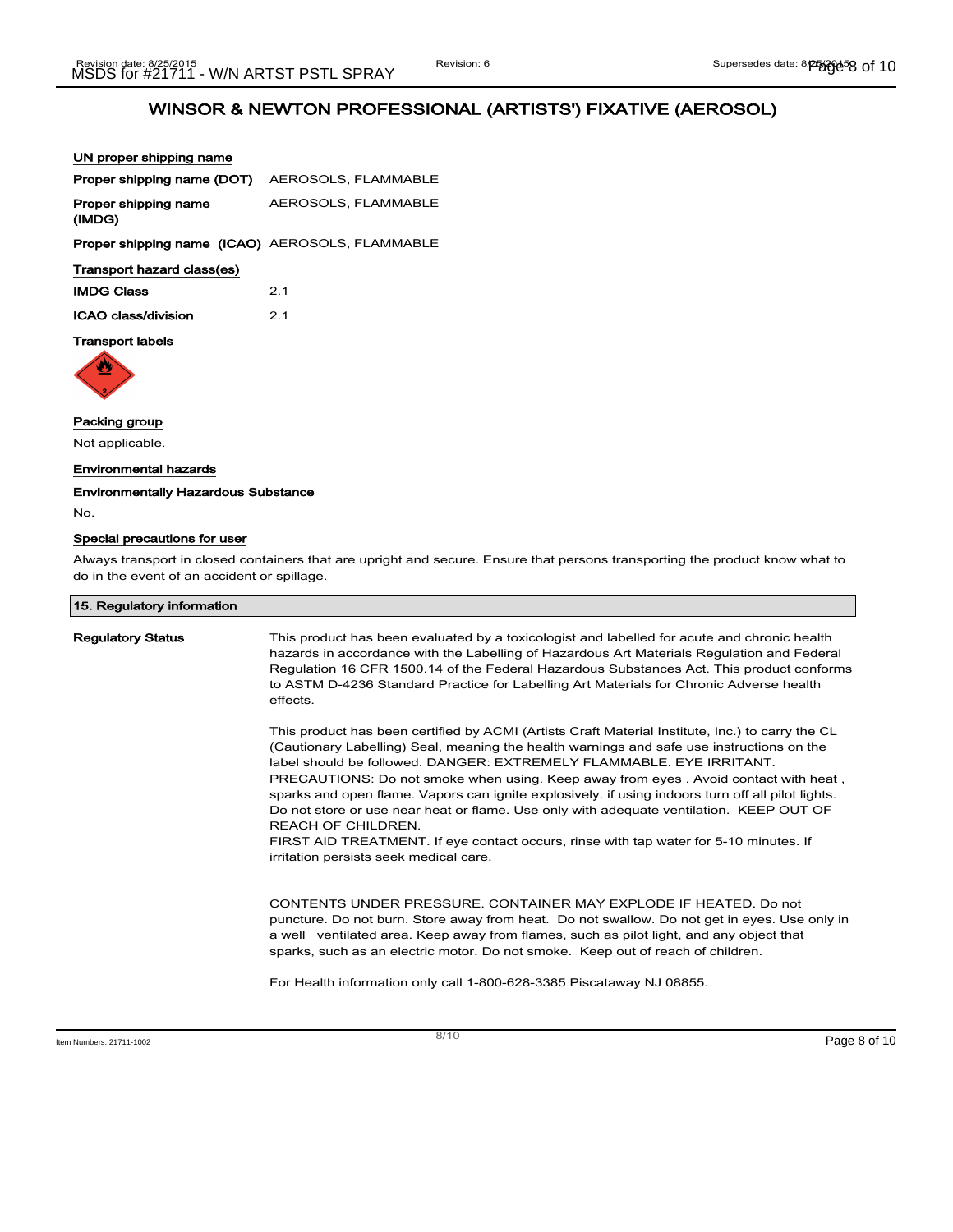### US Federal Regulations

## SARA Section 302 Extremely Hazardous Substances Tier II Threshold Planning Quantities

None of the ingredients are listed or exempt.

#### CERCLA/Superfund, Hazardous Substances/Reportable Quantities (EPA)

None of the ingredients are listed or exempt.

#### SARA Extremely Hazardous Substances EPCRA Reportable Quantities

None of the ingredients are listed or exempt.

#### SARA 313 Emission Reporting

None of the ingredients are listed or exempt.

## CAA Accidental Release Prevention

None of the ingredients are listed or exempt.

#### FDA - Essential Chemical

None of the ingredients are listed or exempt.

### FDA - Precursor Chemical

None of the ingredients are listed or exempt.

### SARA (311/312) Hazard Categories

None of the ingredients are listed or exempt.

#### OSHA Highly Hazardous Chemicals None of the ingredients are listed or exempt.

#### US State Regulations

California Proposition 65 Carcinogens and Reproductive Toxins None of the ingredients are listed or exempt.

### California Air Toxics "Hot Spots" (A-I)

None of the ingredients are listed or exempt.

### California Air Toxics "Hot Spots" (A-II)

None of the ingredients are listed or exempt.

### California Directors List of Hazardous Substances

None of the ingredients are listed or exempt.

### Massachusetts "Right To Know" List

None of the ingredients are listed or exempt.

### Rhode Island "Right To Know" List

None of the ingredients are listed or exempt.

## Minnesota "Right To Know" List

None of the ingredients are listed or exempt.

#### New Jersey "Right To Know" List None of the ingredients are listed or exempt.

## Pennsylvania "Right To Know" List

None of the ingredients are listed or exempt.

#### Inventories